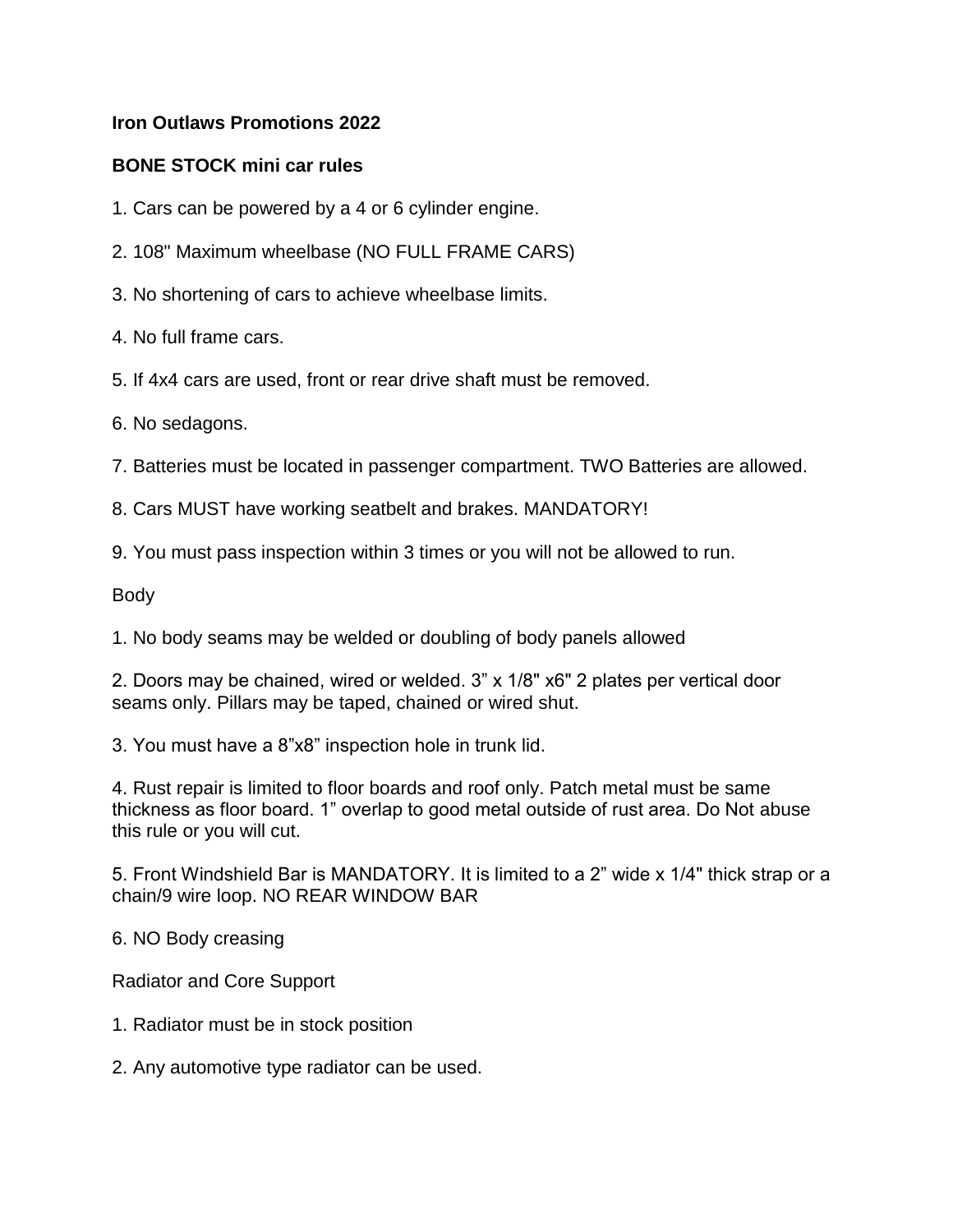- 3. NO Homemade Radiators Allowed
- 4. No Reserve Tanks and No Added Cooling Capacity.
- 5. Two Electric Fans, Mounted to Radiator may be used
- 6. Do Not Move Core Support

7. Factory condenser can be mounted outboard of radiator to be used as a protector. Can be wired in 4 spots or bolted in factory location.

Hood

1. You can have (4 spots) 2" long pieces of 2" x 2"x1/4" angle with a single 3/8" bolt thru them OR wired in 6 spots (double strand loop)

2. Hoods must have 8"x8" hole in center. If hood is removed, either the fan or the fan belt must be removed.

3. Hoods MUST open at inspection.

4. Hoods may be secured by 2 pieces of allthread thru or welded to TOP of core support. 1" diameter max.

Trunk

- 1. Trunk Lid MUST remain on hinges and in factory location
- 2. You can remove trunk lid
- 3. Trunk lids can be tucked or cut down but NO METAL CAN BE ADDED
- 3. Trunk options
- A. Welded down with (4) 2"x6" by 1/8" thick strapping.
- B. 9 Wired in (6) places (2 strand loops)
- C. Bolted in (6) places with 1/2" MAX. bolts, washers and nut

Cage

1. All cars MUST have at least a door bar/plate and cross bar between B pillars. You can have a cage and roll over bar. 4" pipe or 4" x 4" square tubing MAX. THIS IS FOR DRIVER SAFETY.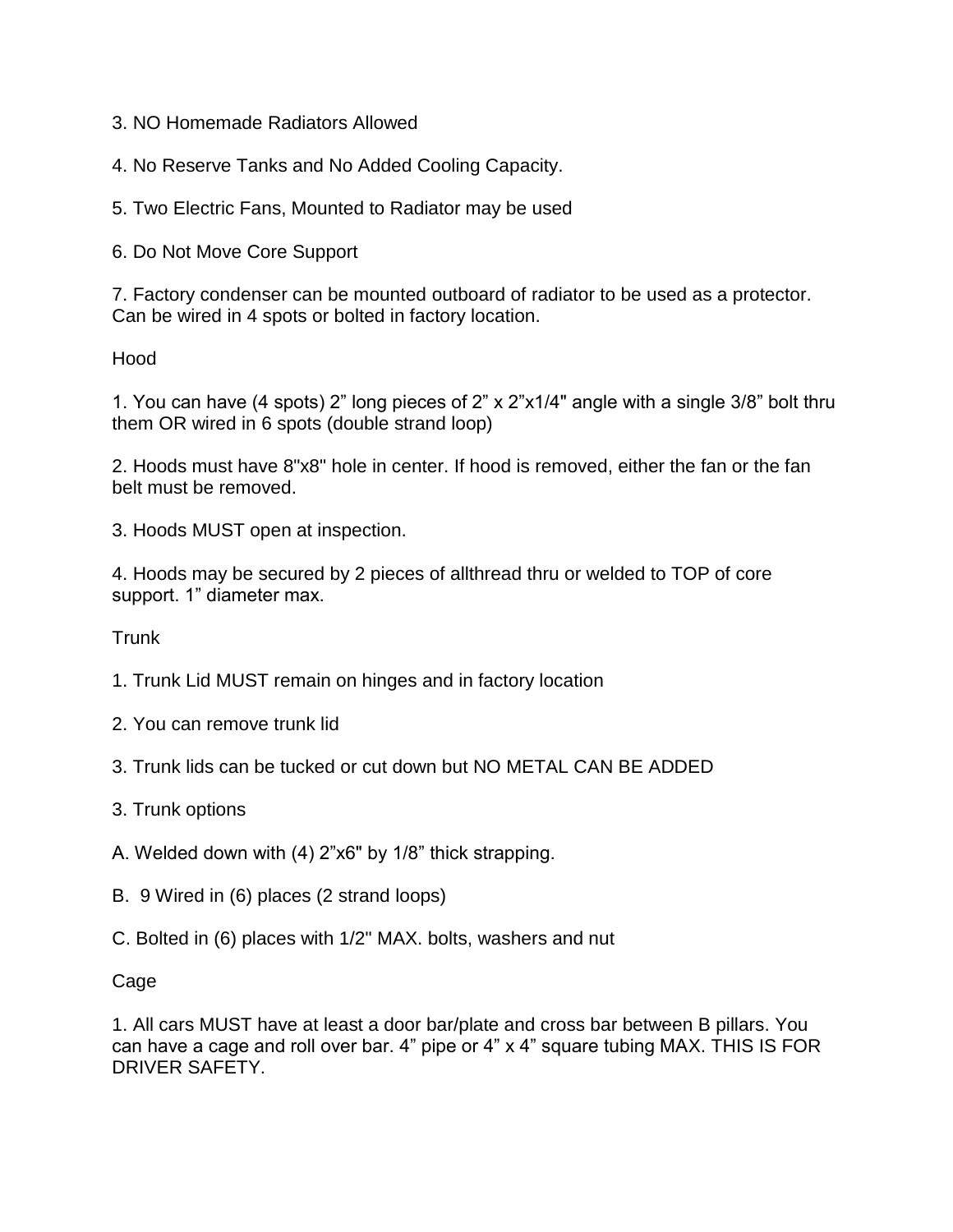2. A 4 point floating cage is required and limited to 4 points only. Your cage must have a dash bar that must be 4" from the firewall. Your cage must have a bar behind the driver's seat no more than 6" away from it. You must have (2) side bars and they must stop 2" from the wheel hump and must not extend past your dash bar.

3. Roll over bar cannot be more than 12" behind driver's seat. It may be connected by one of the following options: 1) can be welded to top of cage. 2) can be welded/bolted to floor pan, you may use a 4"x4" plate 1/4" thick to aid in attaching bar. It can be welded or bolted. Roll over bar may be bolted to roof.

4. You may float the gas tank on cage but NO Protector

Frame/subframe

1. No welding, plating or reinforcing of the frame, sub frame, or unibody

2. ALL factory frame holes must be left open.

3. You can shorten front frame only to aid in mounting front bumper. (no shortening beyond core support)

Bumpers

- 1. ONE OF THE FOLLOWING
- A. 4" tube or pipe 1/4" THICKNESS
- B. Loaded bumper 3x3x1/4 max inside the bumper
- 2. SHOCK OPTIONS
- A. A 3"x6"x3/8" plate welded to side of frame
- B. A 6" 2"x2"x1/4" bumper shock inside

3. YOU MAY BOLT A CHAIN FROM BUMPER TO BUMPER SHOCK on THE FRAME 3/8 MAX or weld a piece of strap (2"x 1/4") from frame to bumper 1" overlap on each end.

This is to aid in keeping bumpers off the track.

Engine / Transmission

1. Any 4 or 6 cylinder engine allowed. Must be mounted within 6" of factory motor position. Engines cannot protrude into the passenger compartment before the race. NO CARB SWAPS UNLESS CAR HAD IT FROM FACTORY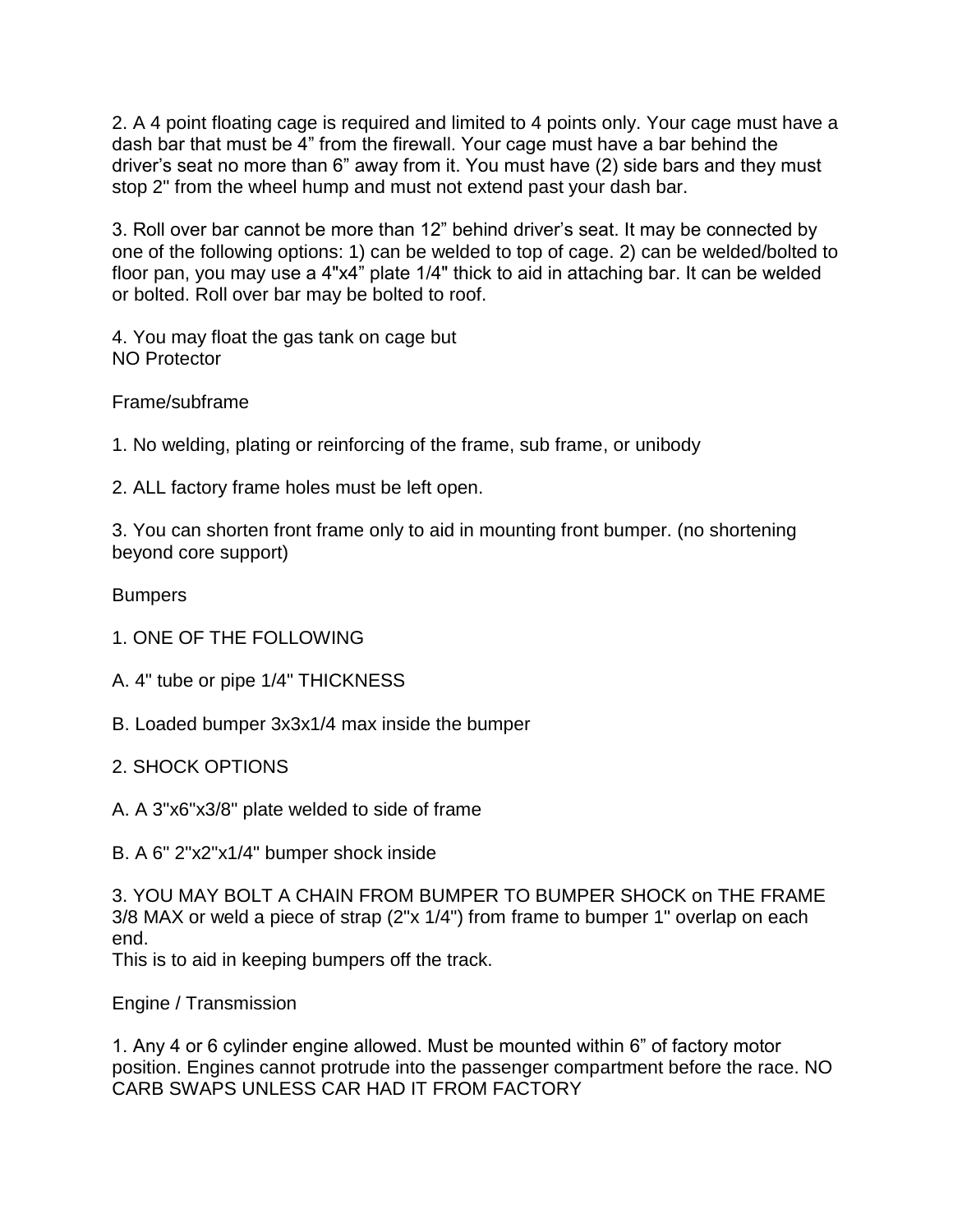2. Stock motor mounts

3. ECU relocate is allowed

Gas Tank and Fuel Pump

1. Stock gas tank MUST be removed from original position and mounted in the rear seat area and secured. No rubber or chain straps. All tanks must have a secure cap. A MARINE TANK OR FUEL CELL IS STRONGLY RECOMMENDED. All lines and fitting must be leak proof and meet approval of the track officials. Electric fuel pumps are allowed.

2. All lines must be run inside car, not along the frame underneath.

3. All lines should be double clamped.

#### Suspension

1. Stock Suspension must be original factory suspension for that car. SPRING SPACERS ARE ALLOWED (cars must bounce)

2. Tie rods must be stock with factory ends, No heims! NO BRACING

Tires

1. Stock wheels only NO SOLIDS OR BRACED/PLATED WHEELS

2. Black rubber and round may be tubed

## PATCH PLATE RULES

1. ONLY pre ran cars get patch plates

2. (4) 3"x5"x1/4 any where on car must have 1" of space between them

All other repairs must be approved.

If it doesn't say you can do it. DON'T DO IT. You will cut or have run with mods

Any questions contact Devon Cravens call or text (812)660-2324

### **LIMITED WELD Mini car rules**

### PRE RAN REPAIRS

1. 6 total 3x5x1/4 patch plates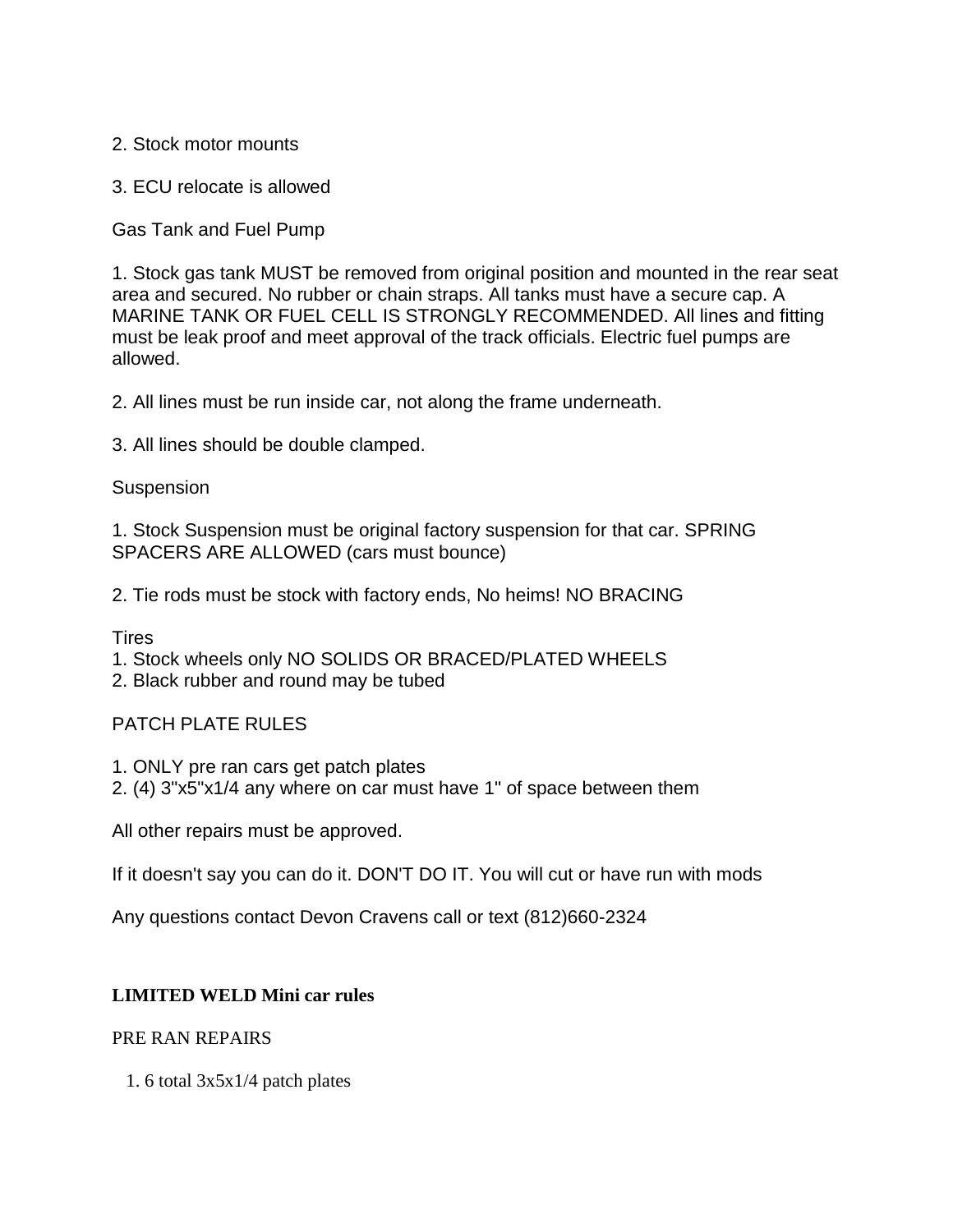2. Rear suspension may be cut or straightened you can plate with  $1/4x2$ " flat bar. 1" of overlap past cut or bend on 2 sides of trailing arms and/or lateral arms

General

1. Cars can be powered by a 4 or 6 cylinder engine.

2. 108" Maximum wheelbase (No full frame)

3. No shortening of cars to achieve wheelbase limits.

4. No full frame cars.

5. If 4x4 cars are used, front or rear drive shaft must be removed.

6. No sedagons.

7. Batteries must be located in passenger compartment. TWO Batteries are allowed.

8. Cars MUST have working seatbelt and brakes. MANDATORY!

9. You must pass inspection within 3 times or you will not be allowed to run.

Body

1. No body seams may be welded

2. No doubling of body panels allowed

3. Fenders may be bolted together. Max of 10 3/8" Bolts Above Fender Well Only!

4. Doors may be chained, wired or welded. 3" x 1/4" x 6" plates. 6 inches on 6 inches off.

5. You must have a 8"x8" inspection hole in trunk lid.

6. Rust repair is limited to floor boards and roof only. Patch metal must be same thickness as floor board. 1" overlap to good metal outside of rust area. Do Not abuse this rule or you will cut.

7. Front Windshield Bar is MANDATORY. It is limited to a 2" wide x 1/4" thick strap or a chain/9 wire loop

8. Body creasing is ok.

Radiator and Core Support

1. Radiator must be in stock position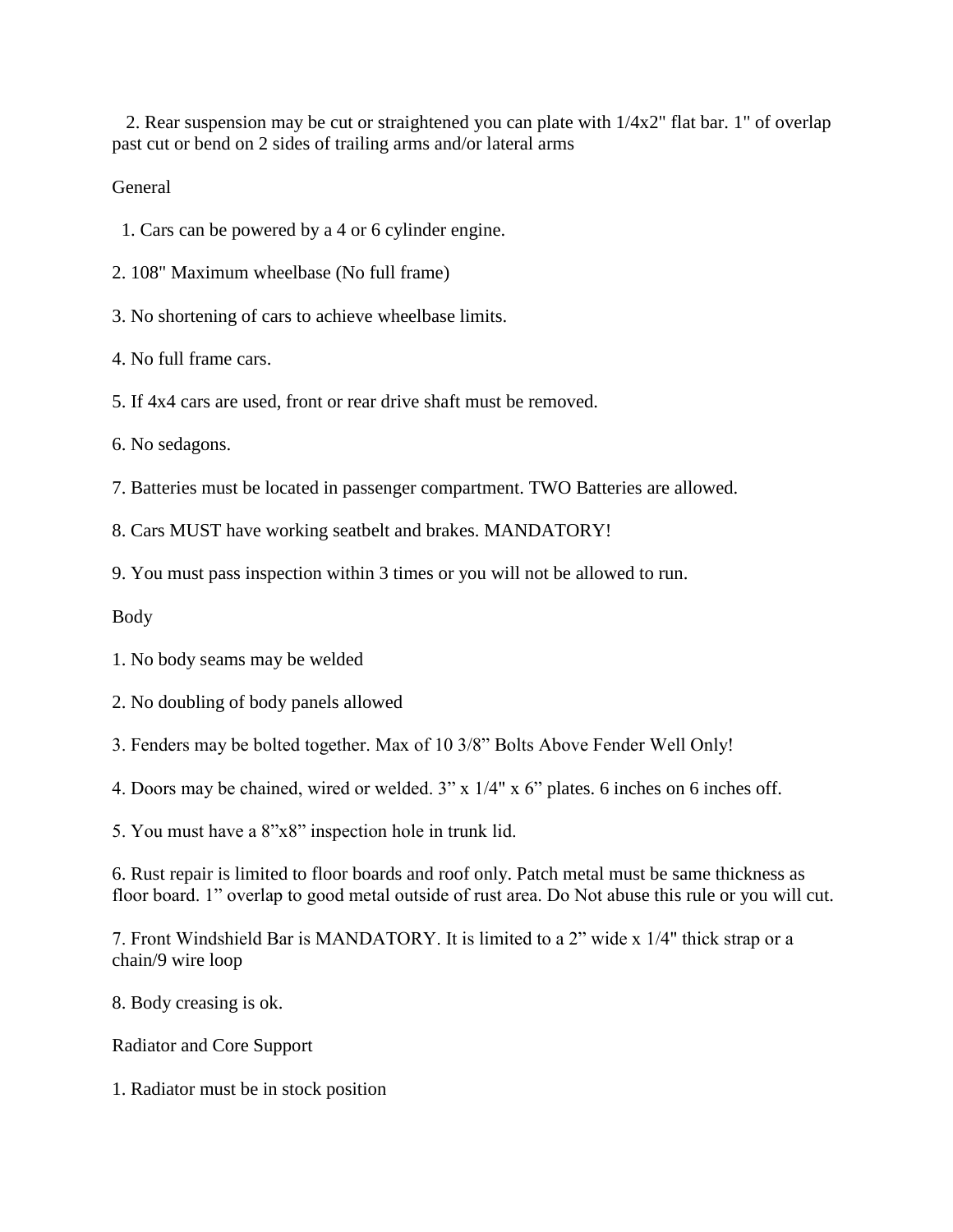2. Any automotive type radiator can be used. Aluminum Radiators are LEGAL.

3. NO Homemade Radiators Allowed

4. No Reserve Tanks and No Added Cooling Capacity.

5. Two Electric Fan, Mounted to Radiator may be used

6. Do Not Move Core Support

7. Factory condenser can be mounted outboard of radiator to be used as a protector. Can be wired in 4 spots.

Hood

1. You can have (8) 2" long pieces of 2" x 2" angle with a single 3/8" bolt thru them.

2. Hoods must have 2 holes, at least 4 inches in diameter on each side of the carburetor. If hood is removed, either the fan or the fan belt must be removed.

3. Hoods MUST open at inspection.

4. Hoods may be secured by 2 pieces of allthread thru core support. 1" diameter max. CAN NOT be sleeved.

Trunk

1. You may use 4 pieces of all thread to secure the trunk lid. Allthread can go thru rear frame or be welded to side of frame. If going thru the frame the washers may be no larger than 3" in diameter. No sleeving allthread and no nuts directly under trunk lid.

2. Trunk Lid MUST remain on hinges.

3. The trunk lid may be v'd in the center, BUT QUARTER PANELS MUST REMAIN STAINDING. (THIS IS TO GAIN VISION NOT BUILDING A TRUNK)

4. You can have 4 pieces of #9 wire from trunk to rear bumper.

5. Trunk can be welded down with 3" by 1/4" MAX thick strapping. 6" on 6" off No layering or excessive overlap of pieces.

Cage

1. All cars MUST have a cage and roll over bar. 4" pipe or 4" x 4" square tubing MAX. THIS IS FOR DRIVER SAFETY.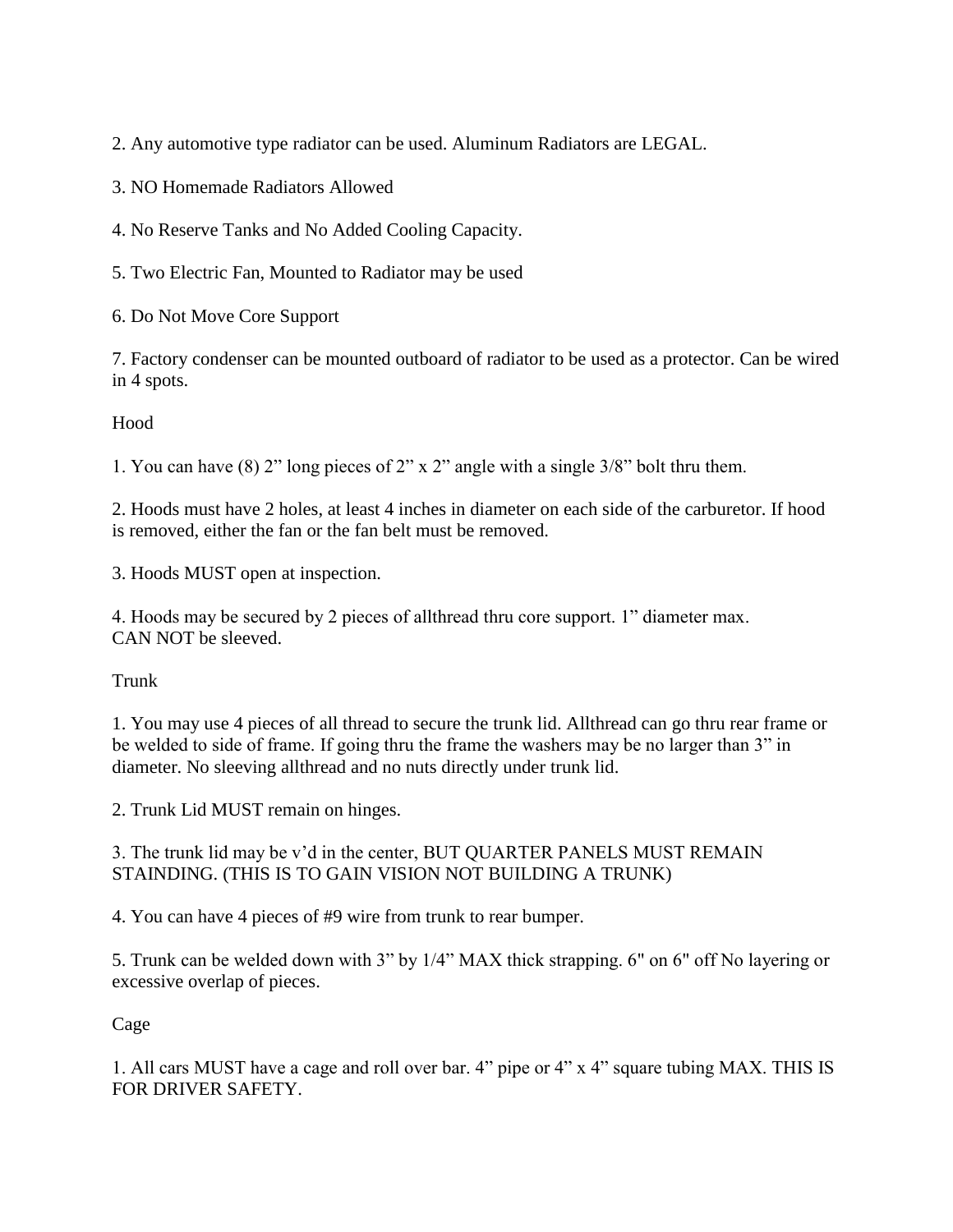2. A 4 point cage is required and limited to 4 points only. Your cage must have a dash bar that must be 4" from the firewall. Your cage must have a bar behind the driver's seat no more than 12" away from it. You must have (2) side bars and they must not be farther than the rear wheel humps and must not extend past your dash bar. The side bars must not be welded to the rear humps.

3. Roll over bar cannot be more than 12" behind driver's seat. It may be connected by one of the following options: 1) can be welded to top of rear frame. 2) can be welded to rear sheet metal, you may use a 6" x 6" plate 1/4" thick to aid in attaching bar. It can be welded or bolted. Roll over bar may be bolted to roof.

4. The cage can be welded to sheet metal only. You can have up to four (4) down posts, two (2) per side. You must have a dash bar, a cross bar behind the seat and two (2) door cross bars. Nothing can be ran between the rear wheel humps or welded to the humps.

Frame

1. No Seam welding, plating or reinforcing of the frame other than stated in the rules.

2. ALL factory frame holes must be left open.

3. You can shorten front frame only to aid in mounting front bumper. (no shortening beyond core support)

4. Homemade bumper shocks can be used. You are allowed 12inches of tubing inside frame or 12 inches of 3 inch wide of 3/8 plate on outside of frame. Rear bumper shocks 6" in length.

5. You cannot "stub" or shorten front or rear of car body or frame.

Bumpers

1. Any year bumper permitted. All bumper seams may be welded, bumpers may be loaded,or can be homemade bumper. NOTHING EXCESSIVE

2. YOU MAY BOLT A CHAIN FROM BUMPER TO BUMPER SHOCK on THE FRAME 3/8 MAX or weld a piece of strap (2"x 1/4") from frame to bumper 1" overlap on each end. This is to aid in keeping bumpers off the track.

3. Maximum bumper height 22" to bottom. Minimum bumper height 14" to bottom.

Engine / Transmission

1. Any 4 or 6 cylinder engine allowed. Must be mounted within 6" of factory motor position. Engines cannot protrude into the passenger compartment before the race.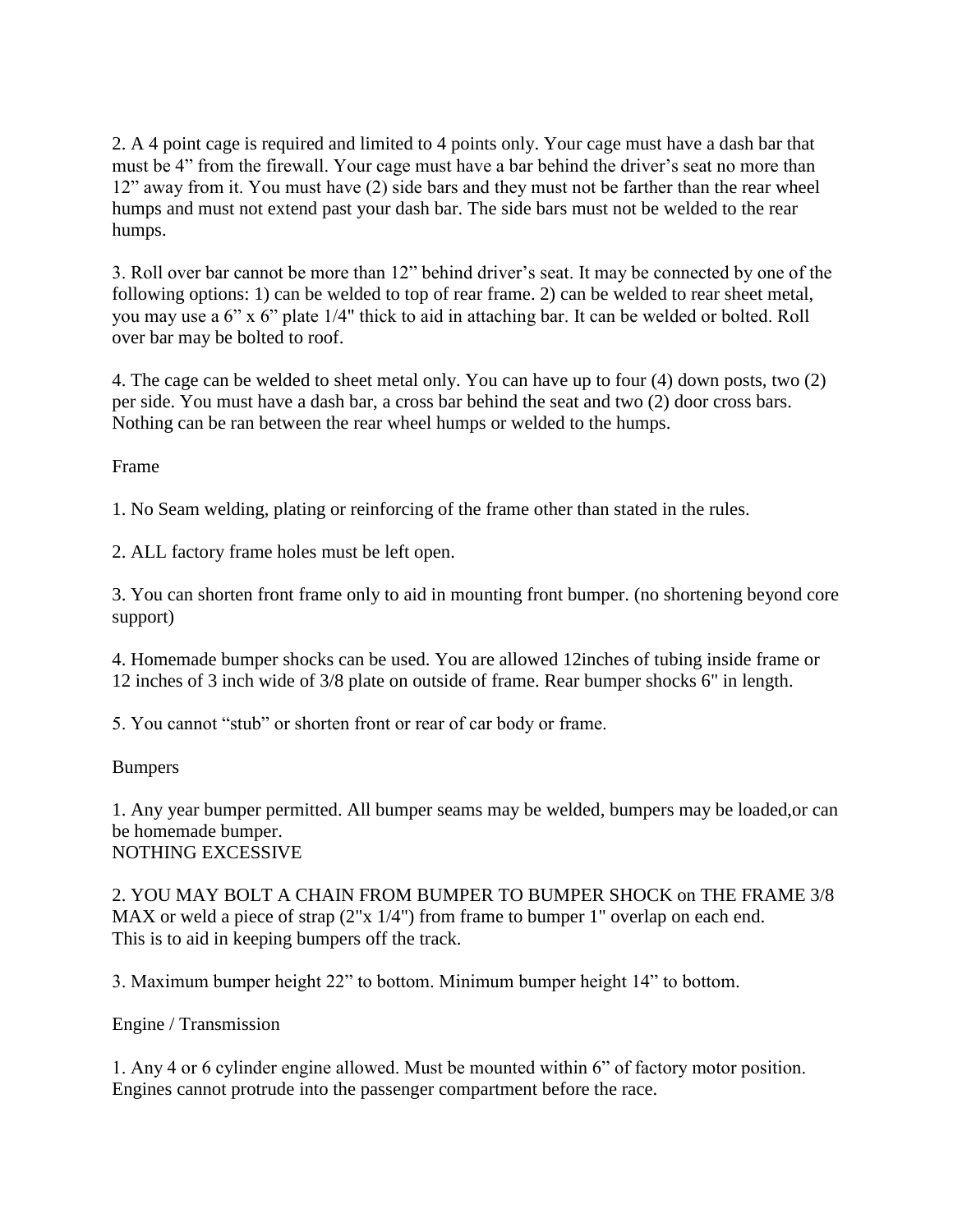# 2. NO FULL CRADLES. LOWER CRADLES are allowed.

3. Front wheel drive cars can weld motor mounts and replace the top mounts with 2x2 square tube factory length. (not to be used to strengthen the car In any way.)

4. Transmission oil coolers and engine oil coolers are permitted. They must be secure and contained and covered inside the car, for the driver's protection.

5. Slider shafts are allowed.

6. NO Distributor Protectors or Midplates allowed.

7. OEM crossmember or 2" x 2" square tube. Factory Style Rubber Transmission Mount must be used.

8. HOMEMADE/ aftermarket Gas Pedals and Shifters Are Allowed

Gas Tank and Fuel Pump

1. Stock gas tank MUST be removed from original position and mounted in the rear seat area and secured. No rubber or chain straps. All tanks must have a secure cap. A marine tank or fuel cell is strongly recommended. All lines and fitting must be leak proof and meet approval of the track officials. Electric fuel pumps are allowed.

2. All lines must be run inside car, not along the frame underneath.

3. All lines should be double clamped.

Suspension

1. Rear suspension must be original factory suspension for that car. NO REINFORCING. NO TUBING OR SOLID REAREND.

2. Tie rods must have factory appearing ends, No heims! You may brace the center tube with angle or pipe. Aftermarket is fine but must have a factory type end!

3. You cannot convert front suspension. IE: Factory strut car must remain factory strut. Factory A arm car must remain factory A arm.

4. You can not convert rear suspension from coil to leaf. You can not convert front suspension from coil to leaf.

5. You may run aftermarket front struts or weld front struts solid, or make homemade front struts. A-arm cars get 2 straps 2" wide 1/4" thick to secure a-arms down per a-arm.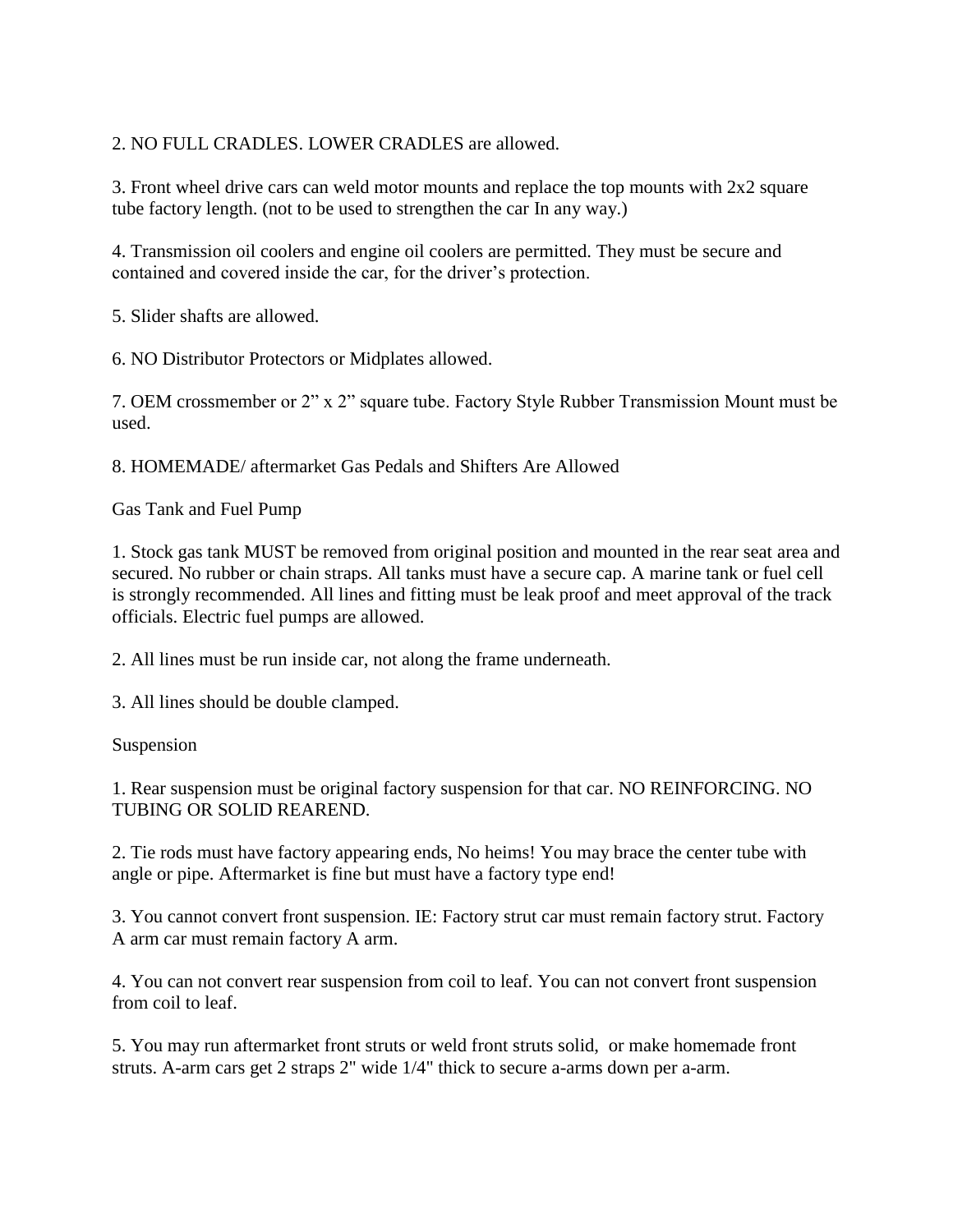6. On leaf sprung cars, No more than 5 springs allowed per side and must be mounted in factory location with factory style hardware. You may have five (5) spring clamps per spring. Maximum 1" wide 1/4 thick. The leafs must have a 2" stagger front and rear.

7. You can shorten trailing arms, use minimum overlap and weld. NO doubling or reinforced trailing arms.

8. If factory equipped with rear "quad shocks" (Mustang fox bodies) they must be removed.

**Tires** 

- 1. Black rubber and round.
- 2. Wheels, 19" max beadlock or rim guard.
- 3. Weld in ceters/Multi center are ok
- 4. Valve stem protectors are ok

If it doesn't say you can do it. DON'T DO IT. You will cut or have run with mods

ALL CARS are subject to being drilled and scoped.

IF CARS ARE HAVE LOADED SUBFRAME, FRAME AND/OR UNIBODY RAILS YOU WILL LOAD IT.

Any questions contact Devon Cravens call or text (812)660-2324 or message me on Facebook

# **2022 Lite weld class rules**

Any American made car or station wagon ( no trucks, jeeps,limousine,imperials, or hearses ).

DO NOT READ ANYTHING INTO THESE RULES, JUST READ THE RULES!! If it doesn't say you can, YOU CAN'T!

Or you will be loaded, your choice! NO black cars, dark cars must have contrasting letter/numbers. DO NOT paint anywhere on suspension or frame, we will not even inspect your car. - Remove all glass mirrors and plastic. Remove all decking in wagons

COMPETITION RULES: - Drivers must remain in the vehicle with helmet, seat belt, eye protection and steering wheel on until notified by an official that it is safe to exit the vehicle.

- Driver's door hits are illegal. If the hit is deemed by the official to be careless or intentional, you will be disqualified. If you use your driver's door as a defense, we will not enforce the rules. If you use the door defense repeatedly you will be disqualified.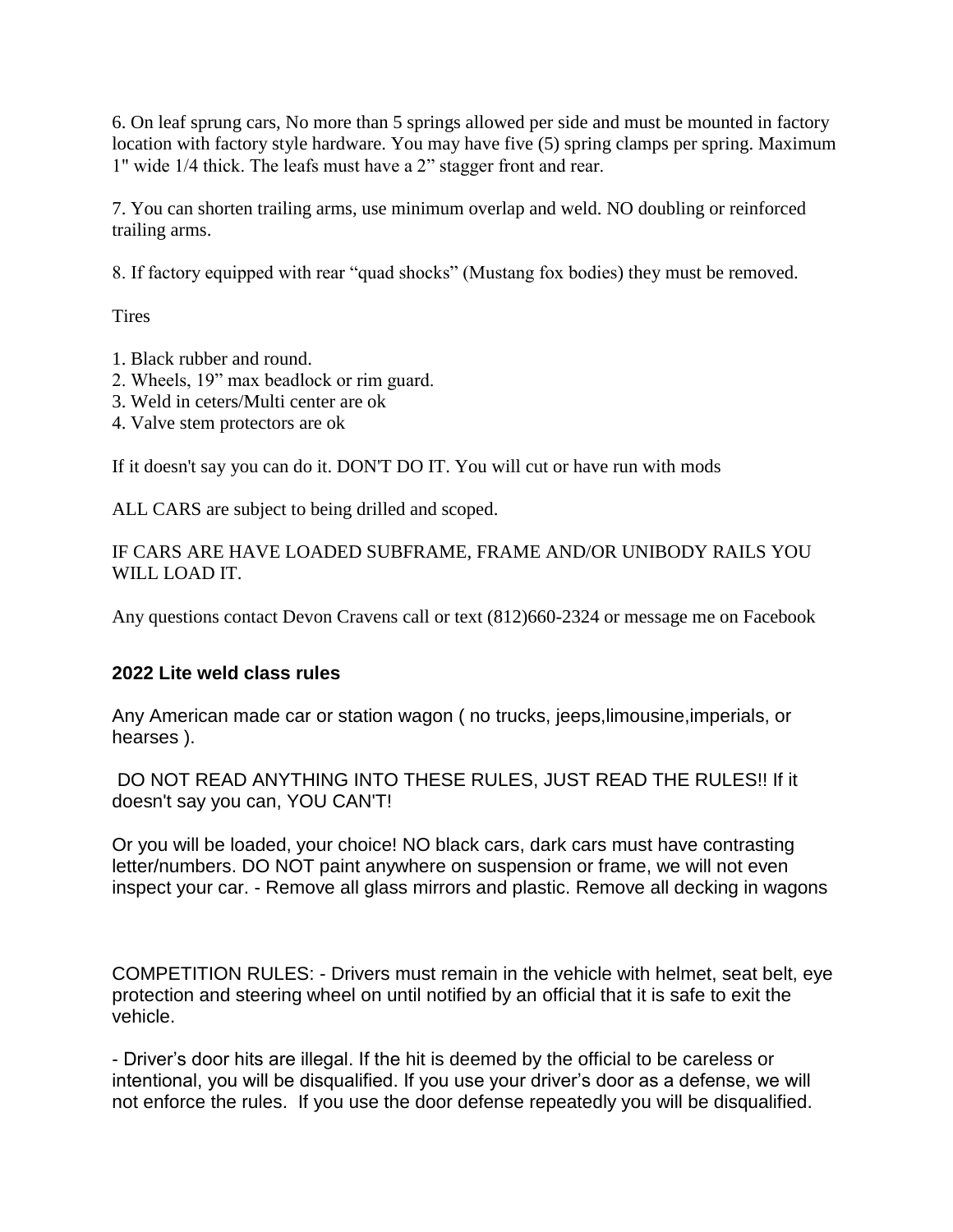- No hot rodding in the pits. Keep it at an idle.

- Any open door will be cause disqualification, you are allowed one fire, and then second fire will be cause for disqualification. You may return in later rounds.

- Sandbagging is not tolerated and will be strictly enforced. Locking up the brakes prior to a hit for anything other than a driver's door will be a cause for disqualification. The fans pay to see a show, put one on for them! - You must make AGGRESSIVE HIT every 60 seconds. - You will be given ample time for restarts. We do not use the clock exclusively. We try to work with you if you are hung up. Hitters get more time than sandbaggers. - This is not a team event; team driving will not be tolerated. - THERE IS NO ALCOHOL IN THE PITS. This includes pit crews. If you or ANY of your crew is caught with alcohol, you will be disqualified.

- Any questions, CALL FIRST. Don't assume anything. The Officials decision is final.

## Body

- No sedagons, ZERO crease enhancement, ZERO sheet metal or frame shaping, forming or folding. - Deck and Hood must be 100% in stock location and open for inspection. After inspection you may tuck trunk to the floor with one single 90\* bend.

- Wagons ONLY if you remove your tail gate may have 6 places of wire 2 strands max must be behind axle sheet metal to sheet metal only roof to floor.

- Anything can be removed, NOTHING can be added. – All cars competing must have a hood on at all times to run.

- Fasten trunks, hoods, tail gates in 6 places, 2 strands of #9 wire (Sheet metal to sheet metal only)

or 6 locations using  $\frac{1}{2}$  bolts with store bought washers through the drip rail in the trunk. You may also use angle no longer than 2" long and a single ½" bolt to hold hoods shut.

-Door seams may have no more than 6" of weld, vertical seam only. Drivers door may be welded 12 inches total on vertical seams only. 2" x 1/4" strap.

## -BODYMOUNTS:

-You may have upto a 6" core support spacer (it may not be welded if metal)

- If you choose to change your core support mounts with 2 of your threaded rods, you get 3 plates 1/4x 5"x 5" max, 7- 5/8 nuts ,7 -3"OD max 1/8 thick washers per threaded rod CORE SUPPORT ONLY. If core support bolts are changed, this will count for 2 of your 6 mounts.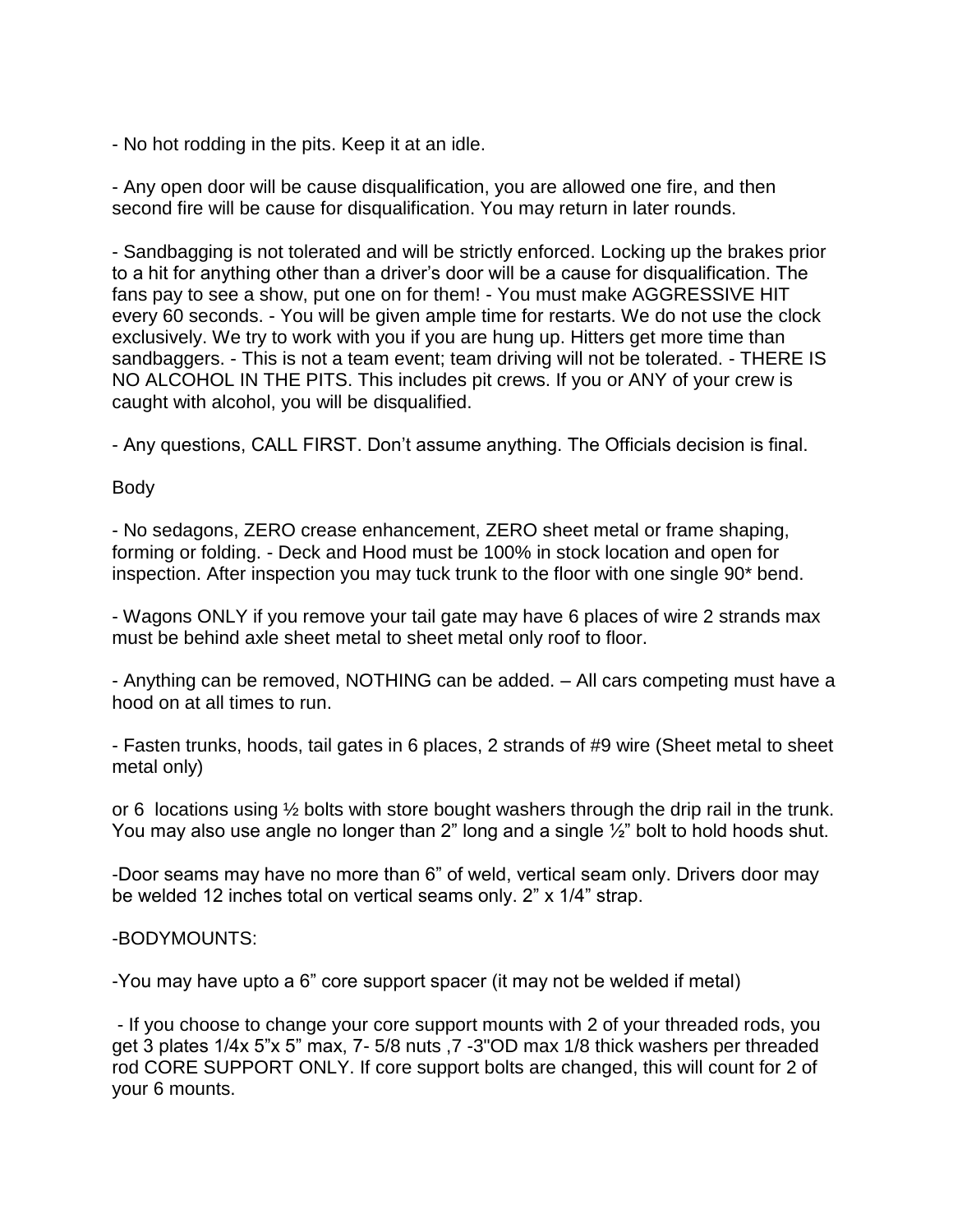-Body mounts and spacers to remain stock and in place. DO NOT EVEN TOUCH THEM! Exception, You may change a total of 6 body bolts out, with 5/8"x 30" long threaded rod max with 3 nuts, 3- 5/8 store bought washers and 3-5"x5" 1/4" thick plates per rod. Must be straight vertical rod only, no bends or angle pieces. Must have 1 inch rubber or metal spacer no larger than stock body pucks and all bottom nuts must be inside frame. If they are broken or rusted out, a single piece #9 wire may be substituted. ZERO welding allowed to mount this rod. Rusted out body bolts may be removed and replaced with a single strand of #9 wire.

- No attaching body bolts to any part of the cage/roll over bar.

- #9 wire or chain required in front windshield.

# FRAMES:

- You may dimple your rear frame rails only to achieve the frame to roll

- NO welding, bolting, wiring or adding any material/substance to strengthen frames. -At Inspectors discretion frames will be drilled, wire wheeled or wiped down.

– Absolutely not painting or spraying any material on frames or welds. Cars will not be inspected.

- No cold bending frames at all!! All frames will be checked with a straight edge.

## SUSPENSION and STEERING:

- You may weld 2 straps per upper A-Arm 2"x2" to maintain ride height.

- You may change coil springs to a stiffer oem passenger car spring.

- You may use store bought spring spacers (no homemade spacers or spacers on top of the springs)

- You may use a single strand #9 wire to hold coil spring to rear end. Leaf spring cars may use 4 single strands #9 wire as leaf clamps per spring stack.

- All suspension and steering must remain stock ( unless a modification is stated ).

- Aftermarket steering columns and shafts are allowed. These components may not strength car in anyway at anytime.

- Tie rods maybe reinforced in only 1 of the following 2 ways; 1) sleeve maybe discarded and pipe/solid rod tapped can be put in it's place. 2) Factory sleeve and ends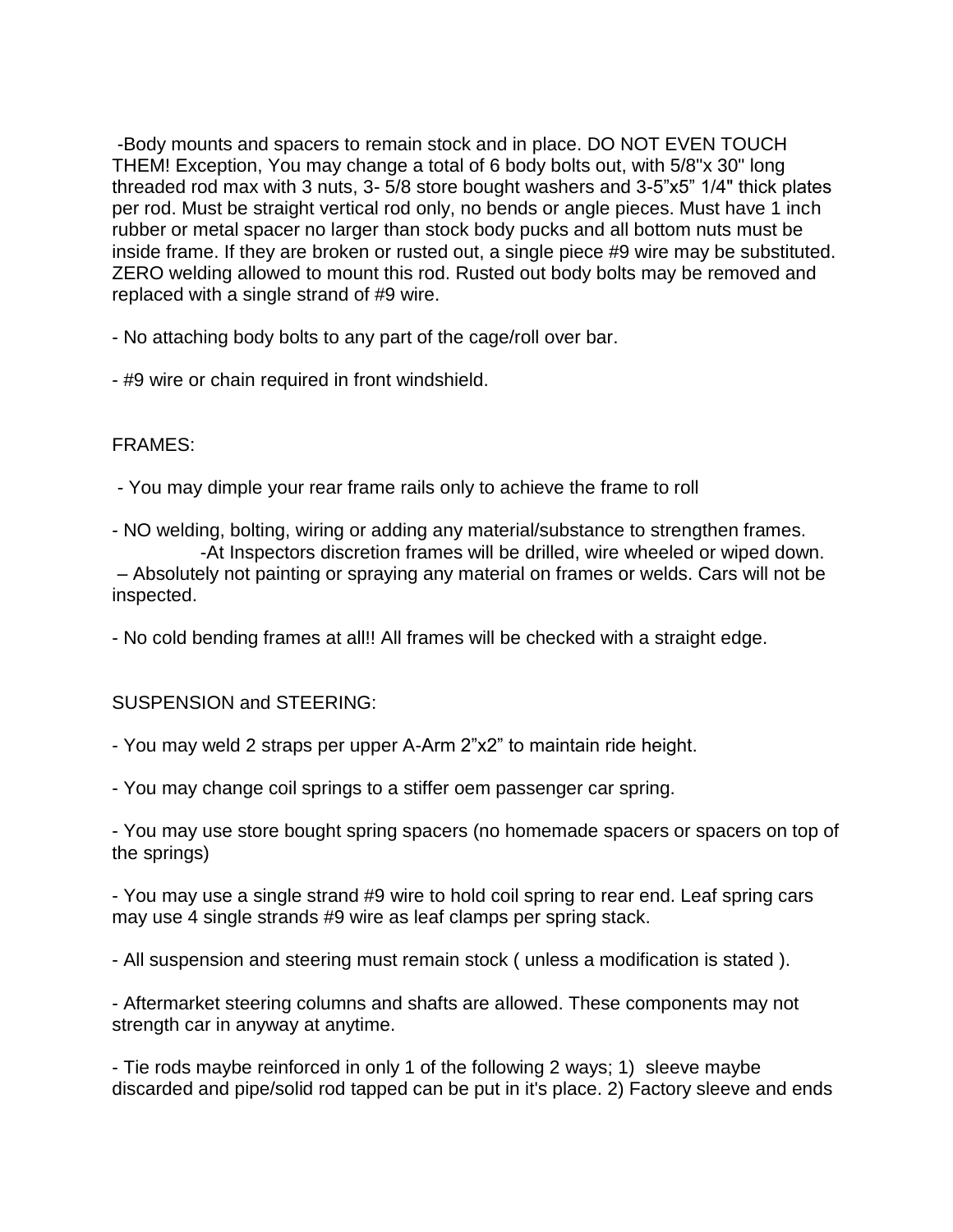maybe welded and reinforced with steel. Tie rod ends must be factory ends and fit the spindle and drag link without reaming the holes larger. A store bought washer maybe placed over the steam of the tie rod and welded.

- Upper A arms maybe interchanged as long as there able to be bolted on. You may cut/ trim to make fit but no welding on brackets etc. A arm must bolt on factory brackets of frame, no drilling new holes or enlarging existing holes. Example: 80-91 box ford a arms being installed on a 98-02. Cut the mounting bar out and trim the edges of a arms to get height.

-Rear control arms may be changed but must be stock. You may shorten but max 2" overlap.

- 98 up watt links conversion will be allowed only in the following way!! Upper trailing arm brackets must be bolted in. They must be 2 separate brackets, may not be larger than 6"x 12"x 3/8" thick max. 4- 5/8 bolts, nuts and 8 washers per bracket. Brackets may only be bolted to tow package and bolts may not stick thru body. Brackets may not strength frame or body. NO WELDING AT ALL OF UPPER BRACKETS.

-98 up watt links LOWER BRACKET Conversion. Only 1 way will be allowed to mount lower trailing arm bracket. 1 piece of square tube 3"x 3"x 3/8"x 3" long max per side of frame maybe used. Cut the square tube to make a C channel. It must be welded to the inboard of the frame at the point you want your trailing arm mounted. Drill your hole thru the tube and only 1 thickness of the frame. Bolt your arm into place. No other bolts will be allowed to mount this bracket. No factory mounting brackets will be allowed to mount the trailing arms.

DRIVETRAIN:

- ANY drive train & transmission (manual transmissions allowed)

Steel bell and tail are allowed. ( NO BRACES AND NO SOLID TRANNY MOUNT )

-you may run a basic front plate and lower engine cradle with pulley protector, but it must be mounted to the car with oem style mounts.

-no engine chains, unless approved with pictures

Rear axle

- Any factory 5 lug axle but must be 31 spline or less with cast flanges. No aftermarket axles

- Rear end brace will be allowed.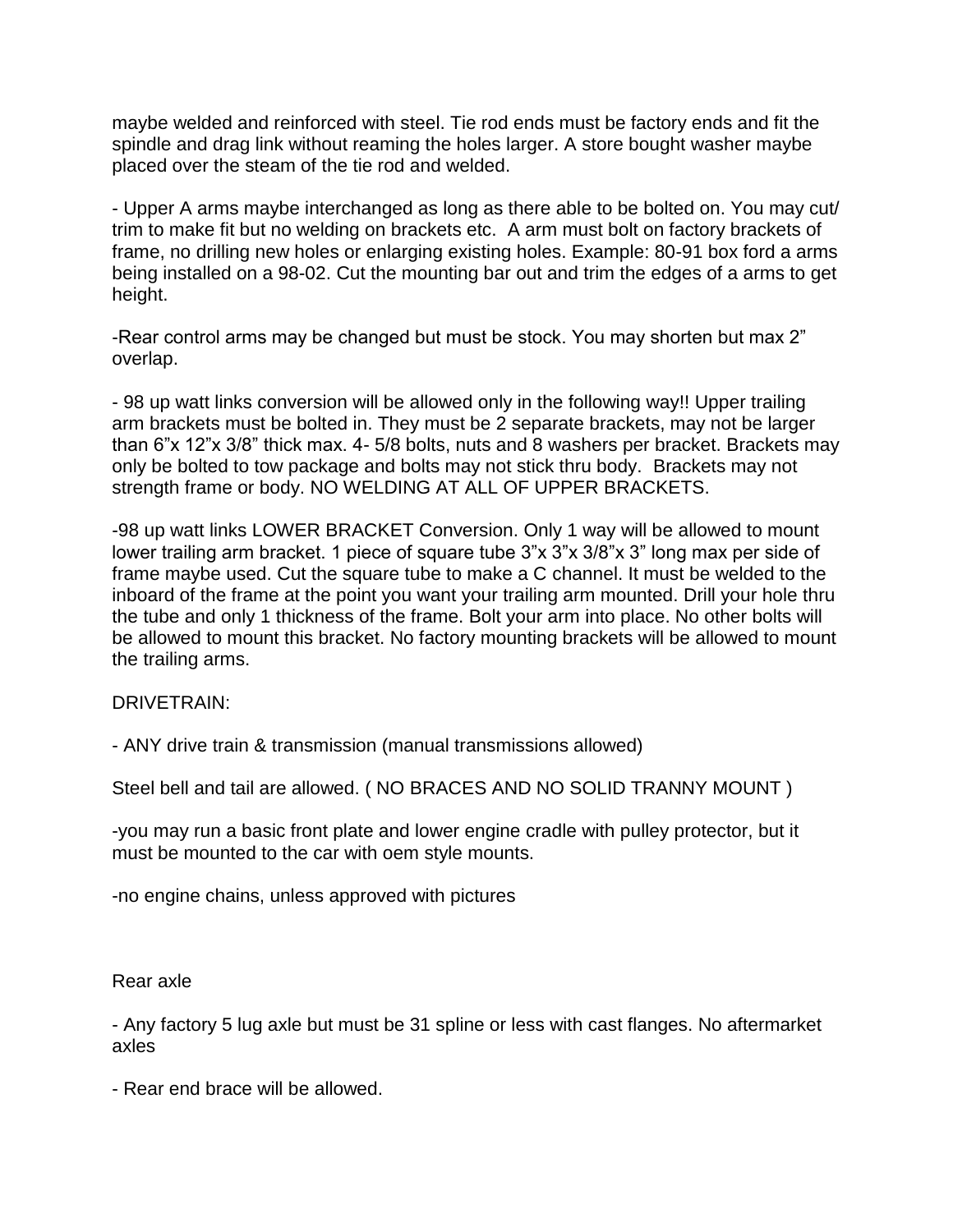- No axle savers.

-Pinion brake is ok

- All money winners will have to load on trailer, and pull axles before payout, we will check inside of tubes at this time.

- You may run 3/8 chain around rear end back to the frame with only each end of the chain welded back to the frame for ride height control. Any extra chain links or weld on the frame will cause you to run working suspension.

## DRIVERS COMPARTMENT :

- 4 point square cage only, (1) down tube in the center of each front door welded to sheet metal only nothing to the frame. max 60 inch cage over all measurement. 6 inch max, Must be mounted horizontally and 6 inches off floor. Gussets only in interior of 4 point cage.

- Gas tank mount may be welded to back bar, but bar and fuel cell/tank must be 4 inches from rear sheet metal. See below for mounting fuel tank/ cell to floor.

- Halo bar allowed is allowed, 2-1/2 bolts with 1/2 washers to attach to roof. The halo bar may only be attached to the back seat bar or sidebars, not to floor.

- Drivers door must be padded.

- Gas tank and batteries must be moved and secured. Tank behind the seat, Battery centered in the passenger front floor.

- Nothing may be mounted in a way that strengthens the car.

- Trans coolers allowed. Must be mounted inside 4 point cage area. Or on cage must be tight to cage if mounted on back bar.

#### Bumpers:

- You may hardnose front and rear bumpers if desired, but no shortening rear frame. Follow rules below if using a shock.

- You may weld on any DI approved bumper(see below). Bumper brackets (in factory location) maybe weld continuously to frame 4 inches from the back of bumper only. In addition you may put 4 one inch welds on back side of bumper bracket or to weld shock inside frame(example Crown Vics).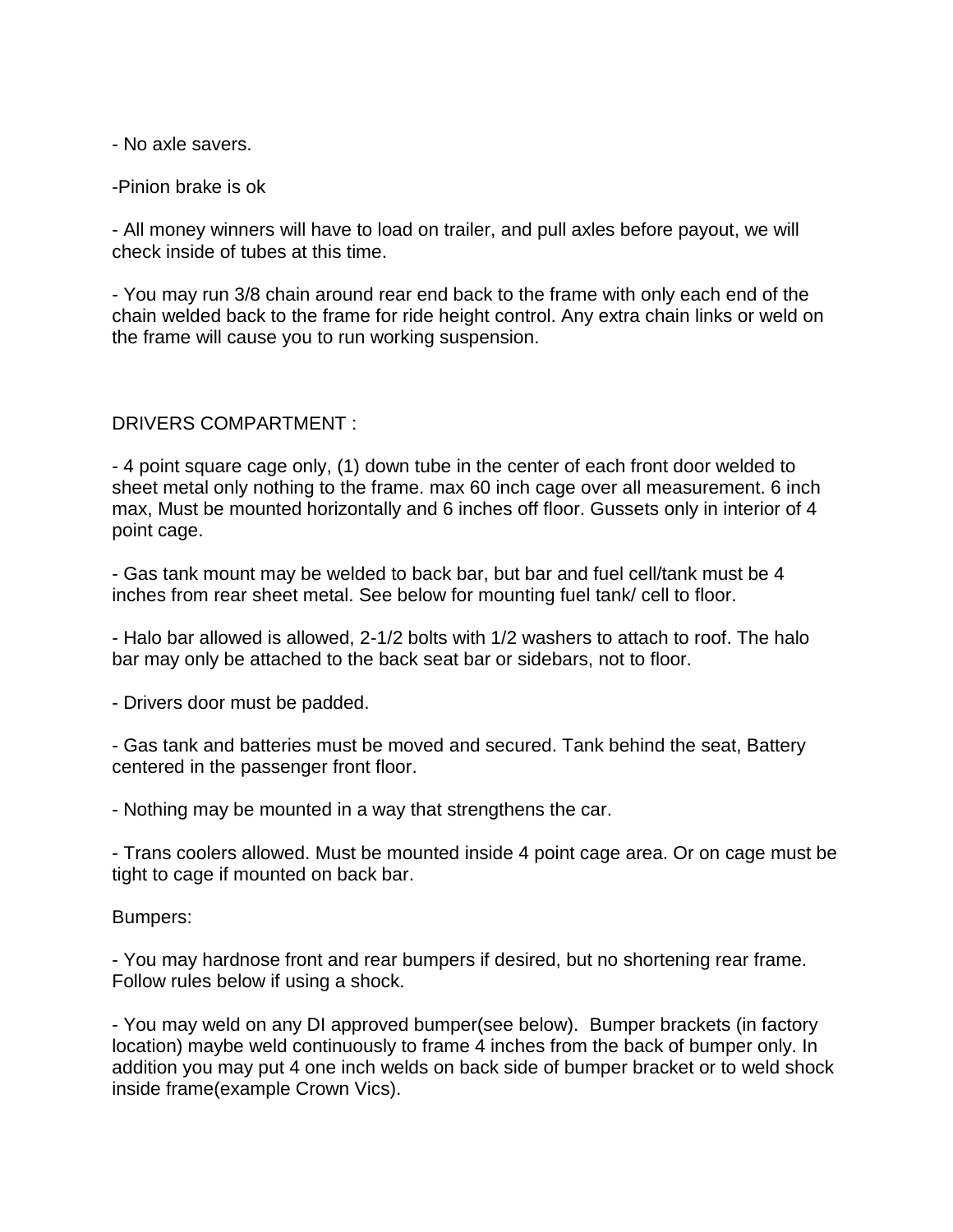You may shorten 80 and newer fords up to an inch in front of the core support mount you may also be hard nosed.

Call with special cars to mount bumper legally. Rear brackets on rear and front brackets on front. - Or you may chain, 2 piece of chain per side BOLTED from the mount to mount to hold on the bumper.

- Bumper height must be 16" to 22" measured to the bottom of the frame at the back and front body mount location.

-Bumper may not exceed 9''x9''. - BUMPERS are interchangeable for all cars. -IF you start with a stock/replacement bumper you are allowed to re-enforce inside of bumper

- Bumper must appear stock from the stands with no spike or protruding items.

-If your bumper will not fit in a factory skin, it is too big.

- You may weld the outer chrome skin to the bumper inner frame - Bumpers may be cut to keep them out of the tires/ no sharp ends. - Bumpers may be flipped (upside down).

TIRES & BRAKES: - No tires taller than 30". 4 wheels max per car. No dual tires. - No split rims, studded tires or 100% solid wheels, you may use aftermarket center with various bolt patterns, solid centers are fine. Welds must be approved by judges on rear tires. Stay off the area of the rim the tube touches, except to weld your center into the rim.

- Valve stem protectors allowed, Valve stem protectors may not extend more than 6 inches from valve stem. Not allowed to be a rim protector. -Inner bead locks must not extend past stock tire bead area, not to exceed 2 inches wide. 1 inch outer lip ring allowed on outside bead.

- Doubled or foam filled tires allowed. - All cars must be able to demonstrate the ability to stop at any time. If your brakes do not work, you will not compete.

Simple rules, simple build, keep it that way. Again do not get "creative" or read into these rules, let's get back to the basics. If it is not clearly described above, it is not allowed. If it doesn't say you can, YOU CAN'T!!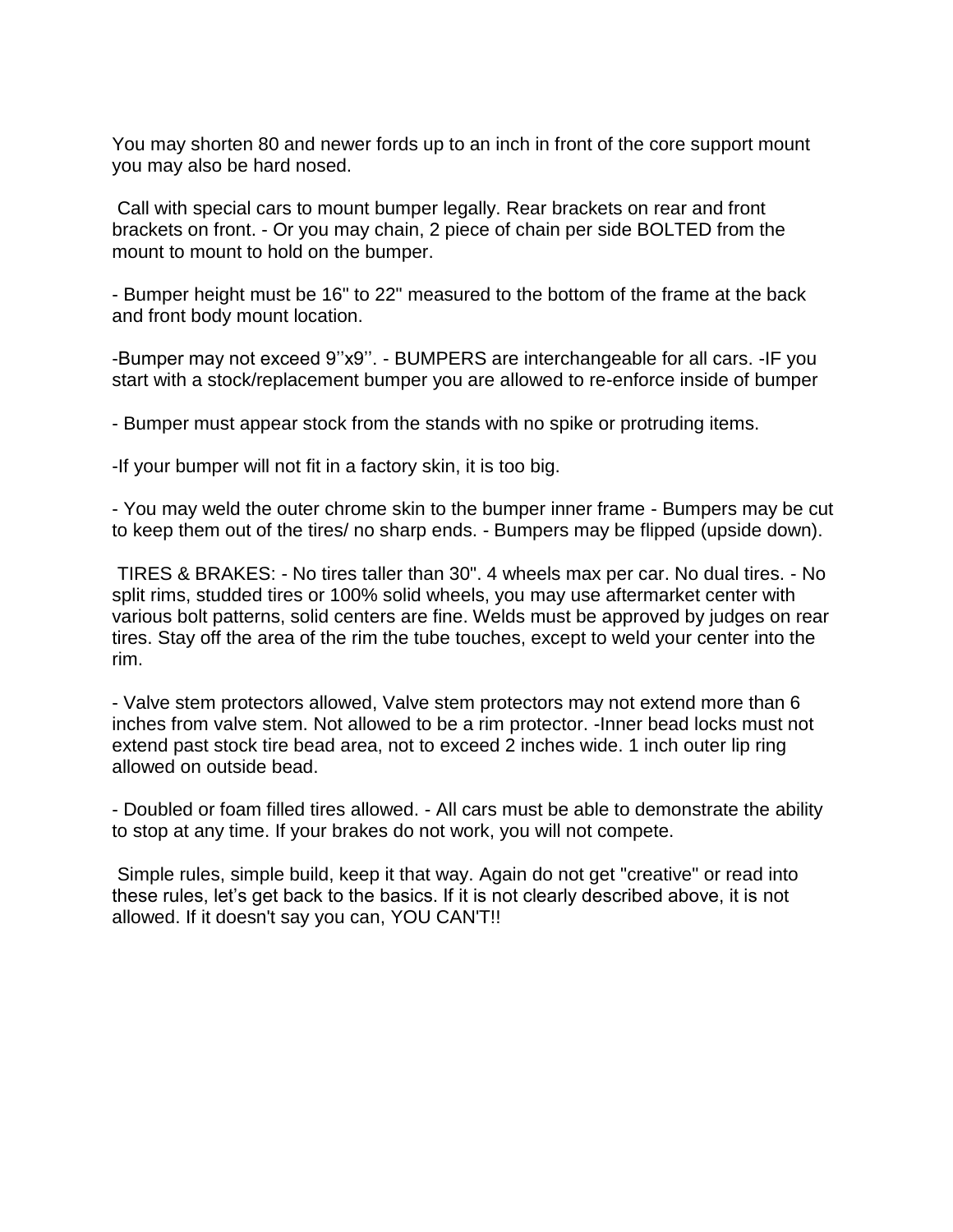# **Windshield Class rules for 2022 season**

1. Any 80 & newer full size rear wheel drive sedan or wagon car must be striped clean 2. Any motor & trans in any car, motor must be mounted in stock location, no metal added

3. Factory cross member must be used, you may move cross member to accommodate transmission no more than 4 in'' of weld on mounting tabs

4. You may wire or chain transmissions mount (DO NOT GET CREATIVE this is to hold trans to cross member only)

5. You may use #9 wire to hold motor in must be to an existing bolt at the a-arm no more than 3 strands of wire

6. You may use shifter of choice, but it cannot be used to strengthen the car in any way 7. A 4 bar cage is allowed no bigger than 6" the cage will consist of dash bar,2 door bars and a rear seat bar, seat bar cannot be further than 6" past B pillar, all cage components must be mounted at least 6" off floor boards.

8. If you choose not to run a 4 bar cage you must have a back seat bar

9. You may have a roll over bar max. size 6" must be mounted to back seat bar or door bars no mounting to floor boards must be straight up and down

10. You may weld drivers door 6 on 6 off with 3x6 plates no thicker than 1/4

11. The drivers door is the only door that can be welded all other doors must be wired or chained in 10 spots max 3 strands of #9 wire or 3/8 chain

12. If you choose not to weld drivers door you must have a door plate mounted on outter skin this plate must be at least 6" wide and no more than 4" of overlap on fender and rear door

13. Factory gas tank must be removed and either a fuel cell or boat tank must be mounted in back seat area, tank must be mounted securely if I can move it you will not run until its fixed, fuel line must be ran inside of car, absolutely no gas tank protectors

14. Battery must be moved to passenger compartment and mounted securely, cannot strengthen car in anyway

15. Aftermarket steering columns may be used. Can not strengthen car in anyway.

16. Core support bolts may be replaced with 1inch all thread going thru the hood and you can have a 2 inch wide by 3 inch tall spacer,no welding of spacer,all other. Factory body bolts must remain in place, no changing body bolts if broke 2 strands #9 wire max 17. All suspension must remain factory; no new ball joints, tie rods etc.

18. OEM rear ends only 5 lug no rear end braces, you may weld spider gears,9 inch ford rear ends are ok,and you may swap rear ends from make,example(ford to gm etc etc)

19. Any factory OEM bumper is allowed & can be loaded on inside of bumper. You may weld bumpers to shocks, you may also collapse shocks and weld shock tube half way around the tube shock must be mounted in factory bolt location. You may hardnose the bumper but if you do you lose the shock

20. Maximum bumper height to bottom of bumpers 20" car must bounce with ease front and rear

21. Radiator must be mounted in factory location, you may mount radiator in 4 spots, factory condenser may be used mounted in same manner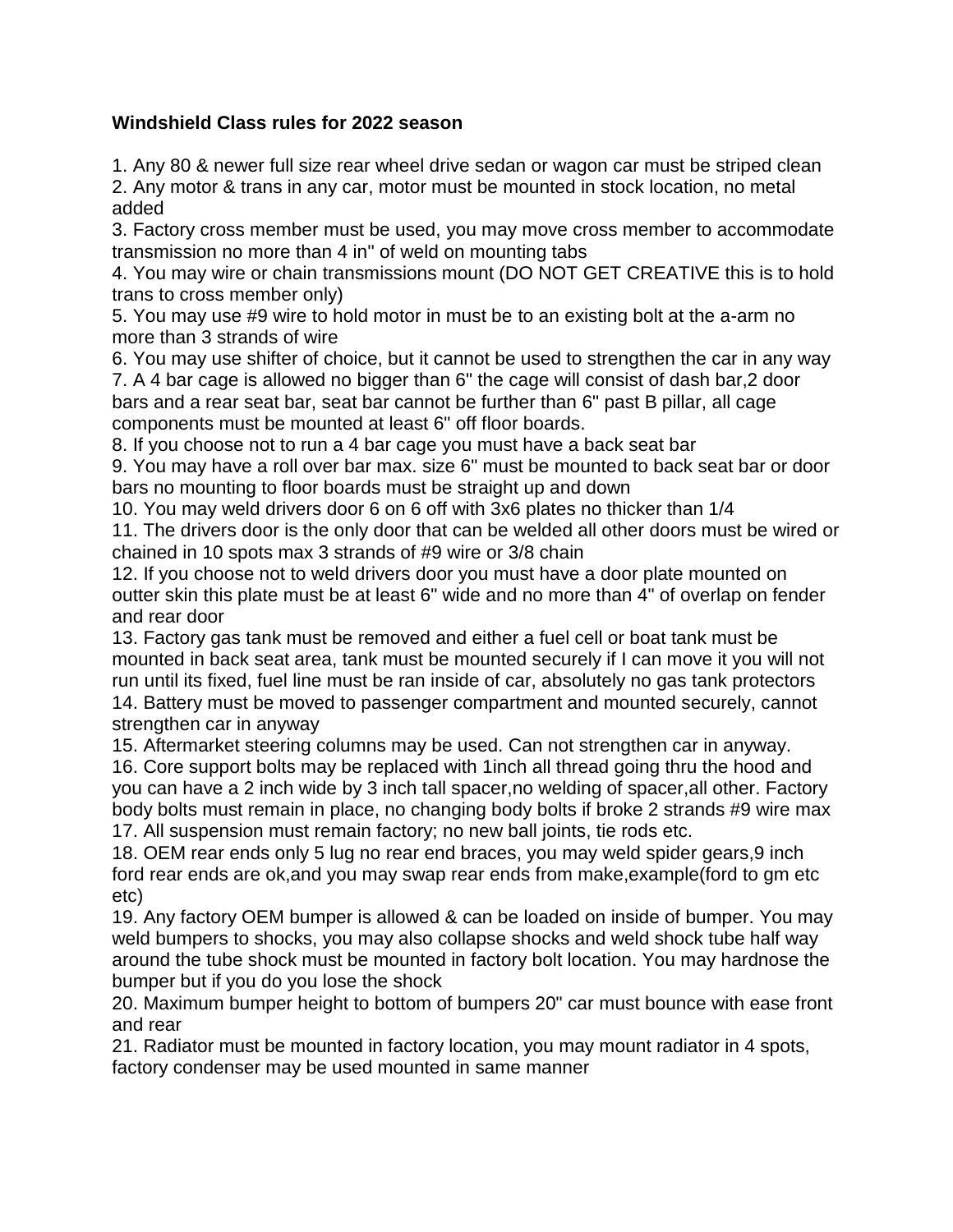22. Front windshield bar 2 inch max must run vertical and may have one bar joining the two.

23. Hoods may be secured in 6 spots with #9 wire 3 strands max. you may also run an additional two spots in front thru hood/core support to front bumper

24. Trunk may be secured in 8 spots with #9 wire 3 stands max. with an additional two spots to rear bumper 3 strands max

25. You may notch or dimple rear frame rails, no pre-bending allowed

26. Any 14" or 15" tire allowed no beadlocks or rim protectors

27. Absolutely NO BODY CREASING ALLOWED

28. Slider shafts allowed

29. NO CRADLES

30. NO TRANSMISSION BRACES

31. NO DISTRIBUTOR PROTECTORS

32. NO PATCHING OF RUST

33. Carburetor protectors will be allowed,may attach to front head bolts or water pump and intake.can't be no futher back than 2'' from back of carburetor. Header protectors can be bolted to the carb protector, Header protectors 6 inch tall max & no wider than 1 inch around header. THIS IS TO PROTECT THE CARB AND HEADERS ONLY,NOT REINFORCEMENT

34.03 and newer fords may use the 1/4" thick cradle to mount a chevy motor in the aluminum cradle,but must use factory clams and motor mounts,IF YOU DO ANYTHING EXCESSIVELY TO REINFORCE THE CRADLE YOU WILL NOT RUN!! CALL WITH QUESTIONS FIRST!!

This is a windshield stock class with the intention of a quick build. DO NOT LOOK FOR ANY GREY AREAS if car is built outside of rules you will not run!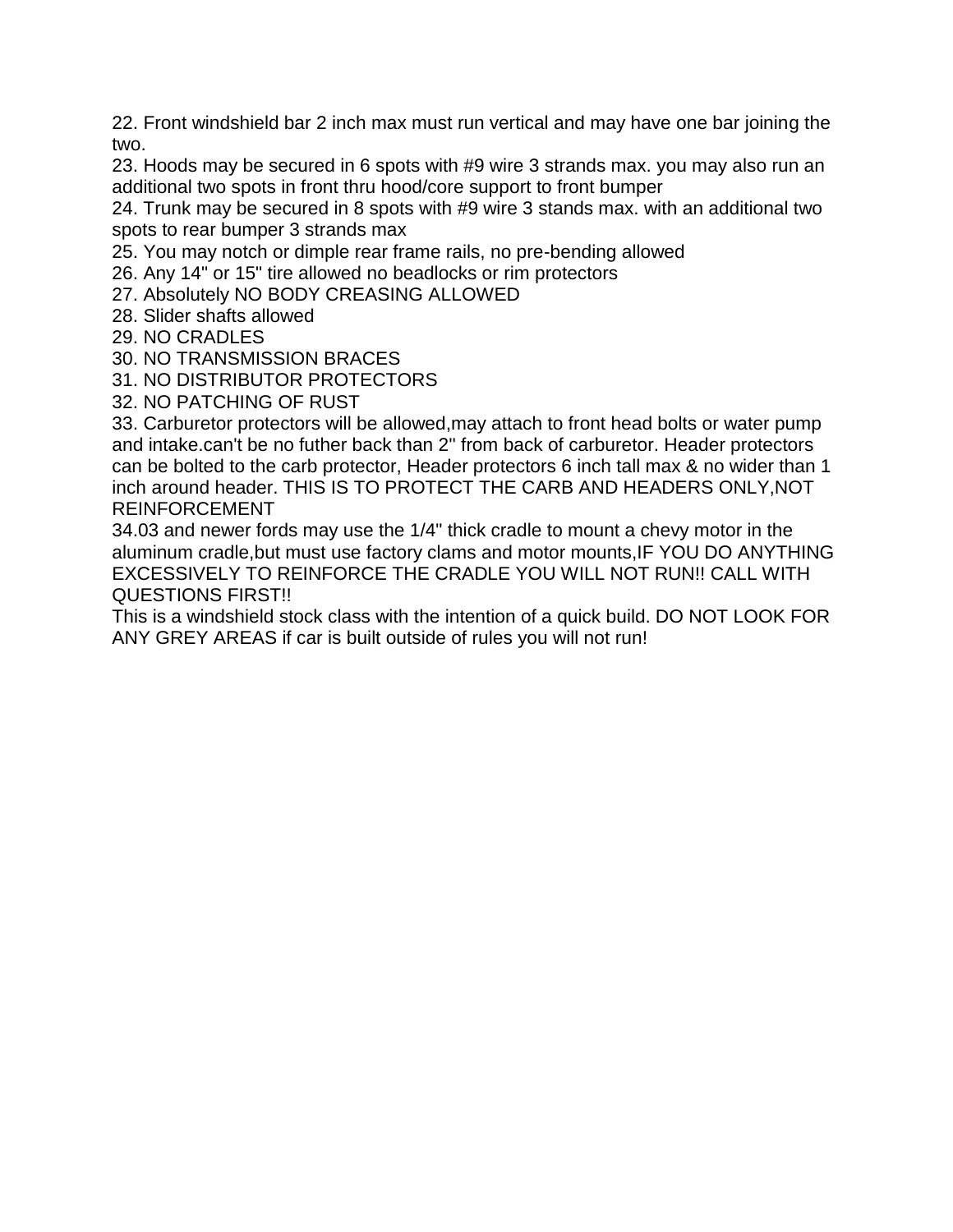#### **MOWERS**

**TIA 2022 Adult limited weld stock class Sign in ends 1 hour before derby starts Derby entry fee \$35.00**

Safety Rules

1-Drivers must wear a t-shirt or sleeveless shirt and long pants when in the derby

2-Helmets must be worn at all times unless derby is over or your off the track

3-Drivers under the ages of 14-18 must have parents permission and must be present when driver is registering

Mower Rules

1-Must be front engine riding mower completely belt driven

2-NO drive shafts driven mowers or chain driven mowers

3-Mower decks must be removed before you get to the derby

4-Must have lawn mower engine no bigger than a 25 hp you are allowed a 10 inch by 10 inch by 1/8 inch motor plate that can be bolted down with 4 3/8 bolts. ENGINE PLATE CAN NOT BE

WELDED TO THE FRAME IN ANYWAY! IF SO YOU WILL CUT OR LOAD UP.

5-You can change the engine and rear end pulleys for more speed 3/4 or 1 inch 820s are allowed. no true 5 lugs or jd240 style rearends. if its c clipped 5 lugs hub thats fine.

6-Rims can't be any larger than 12" inch rims

7-Tire chains will not allowed

8-Foam filled and liquid filled and tire tubes are allowed

9-Exhaust must point up or down no bigger than 3 inchs. Must be clear of carburator to avoid fires.

10-Hoods must be stock lawn mower hood If your mower has a plastic hood you can change it with another metal lawn mower hood. you can fill in grill area with same thickness of metal must have head light holes you Can't use street signs at all.

11-Hoods can only be attached by self tapping screws or 10 3/8 bolts or you can have two pieces of 3/4 all thread in front coming up through Hood. you can also weld two washer to the frame for all thread to go through but must be small gap between them and the exhaust plate and all thread is only allowed 4 nuts per piece. Allthread may be sleeved with round or square tubing but must be a firm snug fit meaning ID of sleeving no bigger than 1inch an no thicker than 1/8inch this is to help save you from replacing allthread after each derby.

12-You can weld fender to frame you can seam weld dash and hood but make sure to clean up ur welds

13-You can fill in the front exhaust box hole on a Craftsman frame with a piece of 1/8 inch flat steel no more than half inch overlap only you can only welded on two sides you can also extend the stub nose mowers with two pieces of 2 by 2 1/8 inch angle can overlap on frame 3 in to weld cannot extend any farther than 7 and 1/2 inches out then you can put the exhaust plate on there no wider than 10 in wide and no longer than 5 and 1/2 any more questions on this rule contact me. John Deer 240/craftsman gt or anything frame bigger than 10X5 1/2 can have a 2 inch wide by 1/ 8 inch thick ran down side of the frame on top for the the exhaust hole can only weld on one side and lap around the end one in with Weld

14-You can weld front axle solid so it don't move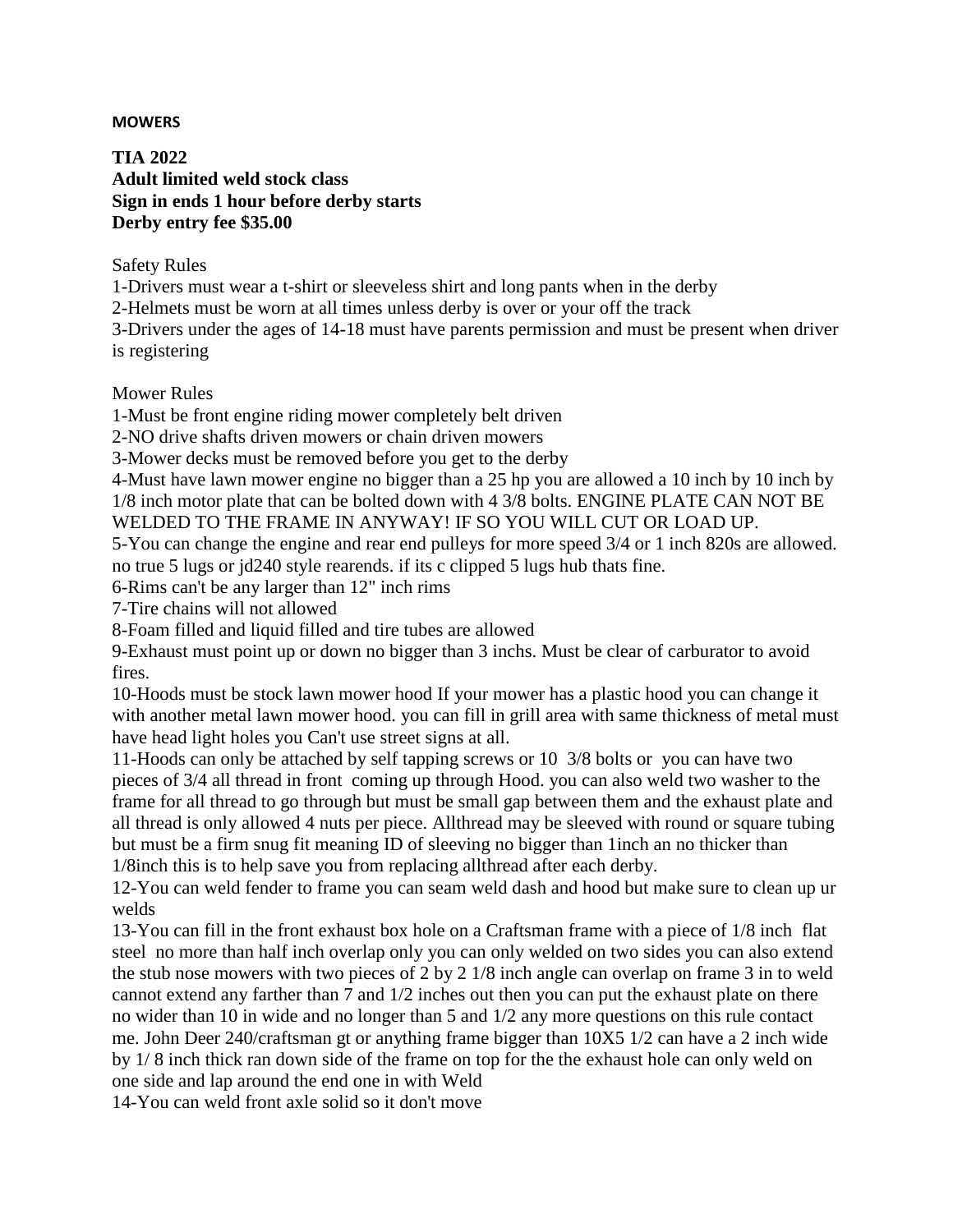15-You can have a spark plug or motor protector as long as it bolts to the engine an engine plate only. can not touch the frame or cage header protector allowed but must be mounted to protector only an not touching hood frame or allthread.

16-Leg guards are Mandatory if u don't have leg guards u can't run no belly bars cage material can be no bigger than 2X3X 1/4 inch tubing

17- you can build a 4-point cage that ties into frame in four spots only and can only be below the frame 6 inches

18-Back bar can only be as wide as the the fenders and can't be tilted back no farther than 5 in past straight up and down

19-Pre ran mowers can put 3x3 plate only on the bends no doubling plates on top each other no more than 6 patch plates

20-You can reinforce the steering with other lawn mower parts or heim joints but no over kill 21-Gas tank and battery must be secured down and place we're they can't be hit Can run any kind of battery just as long as it's secured down. Must have fuel shut off switch in easily reached area incase of fuel leak. Fuel line must be ran around engine not over the top of shroud.

22-no bumper on front of mower or the back of the mowers

23-NO reinforcing frame other than what being allowed

24-Mower well be inspected before the derby hood can be bolted or screwed down or welded but must be able to see in side hood to inspect

25-Must make contact with 90 seconds or you well be out

26-Officials on track has last say we'll not tolerate fighting

27-No drugs or alcohol allowed remember this is a family friendly

28. If it's not in the rules don't assume you can do it call and ask first

Any questions you can contact Skyler Elliott 618-240-5779

**TIA 2022 Adult light weld class Sign in ends 1 hour before derby starts Derby entry fee \$35.00**

Safety Rules

1-Drivers must wear a t-shirt or sleeveless shirt and long pants when in the derby

2-Helmets must be worn at all times unless derby is over or your off the track

3-Drivers under the ages of 14-17 must have parents permission and must be present when driver is registering

#### Mower Rules

1-Must be front engine riding mower completely belt driven 2-NO drive shafts driven mowers or chain driven mowers 3-Mower decks must be removed before you get to the derby 4-Must have lawn mower engine no bigger than a 25 hp you are allowed a 10 inch by 10 inch by 1/4 inch motor plate that can be bolted down with 4 3/8 bolts 5-You can change the engine and rear end pulleys for more speed. 6-Rims can't be any larger than 12" inch rims 7-Tire chains will not allowed outer beadlocks are okay. 8-Foam filled and liquid filled and tire tubes are allowed. 9-Exhaust must point up or down no bigger than 3 inchs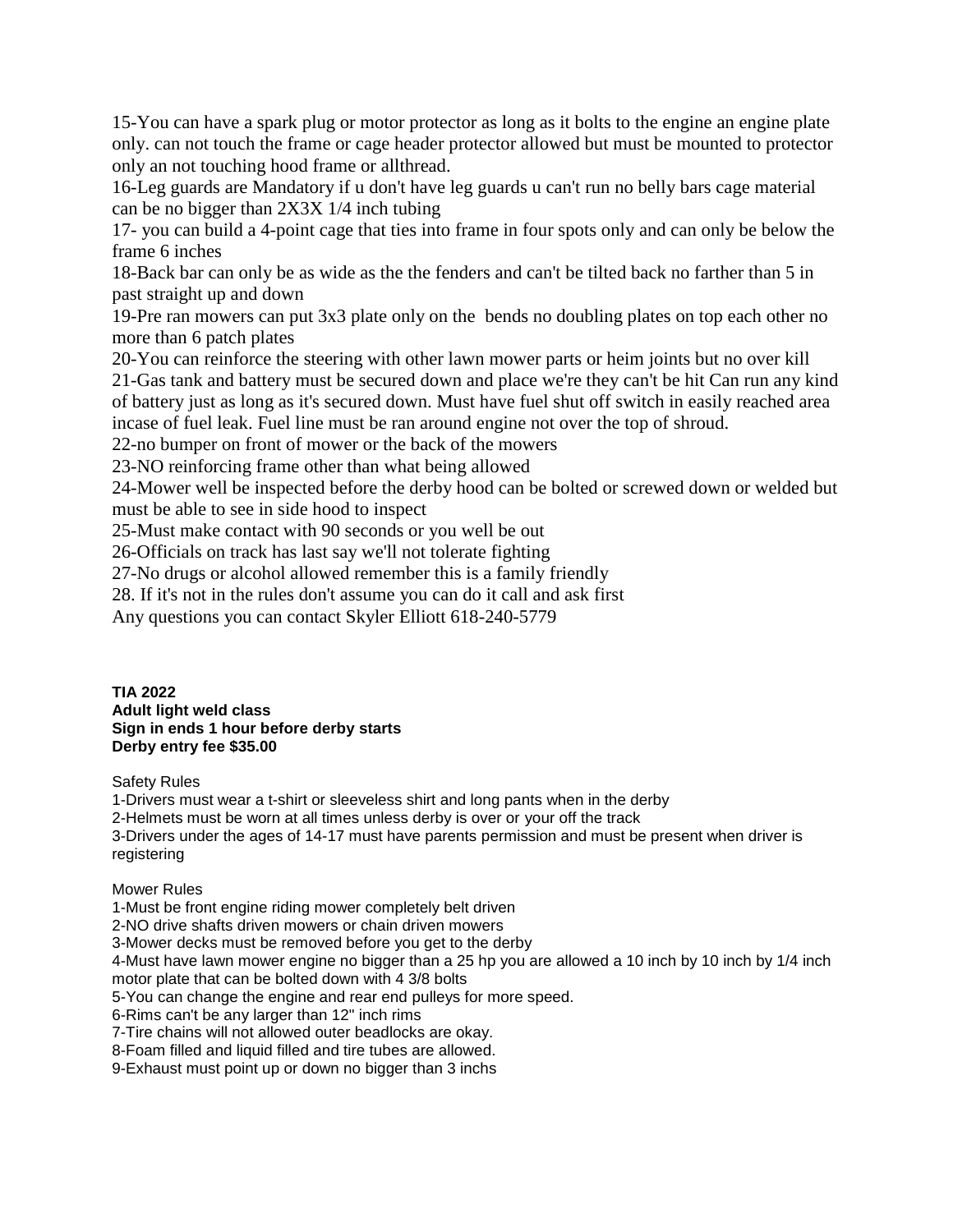10-exhaust plate can be no bigger than 13X13X1/8 can not be no more than 1/2 inch overlap on craftsmans an can only be welded on 2 sides either front an back or sides only on top no welding the plate underneath.

11-Hoods must be stock lawn mower hood If your mower has a plastic hood you can change it with another metal lawn mower hood can fill in grill area with same thickness of metal must have head light holes you Can't use street signs at all. If you dont run a hood must have shroud on engine for safety reasons.

12-Hoods can only be attached by 3/8 bolts to the cage an allthread on the brush guard not all the way to the frame just thru the top bar.

13-You can weld front axle solid so it don't move

14-You can have a spark plug or motor protector as long as it bolts to the engine only can not touch the frame or cage header protector allowed but must be mounted to protector only an not touching hood frame or allthread. If you run protector you can not run front cage one or the other not both.

15- your allowed one bar from leg guard to brush guard 4 inchs above the frame no lower must be level with the cage no angling these bars downward no guessets on these bars.

16- brush guard can be no taller than the engine an no wider than the bumper shocks must sit on top on shocks. Your allowed a brace bar in between upright bars no lower the 4 inches. no gussets allowed from belly bars to frame.

17-Leg guards are Mandatory if u don't have leg guards u can't run 25% of cage material can be no bigger than 2X2X1/4 inch tubing the other 75% no bigger than 2X2X1/8 inch tubing all cage from the dash bar forward must be 1/8 absolutely no 1/4 inch in front besides the bumper. you may gusset your cage no bigger than a 2 inch gusset an no thicker than 1/8 inch.

18- you can build a cage that ties into frame in 8 spots of the frame 2 behind the front tire an 2 in front of the back tire for the leg guards 4 bumper shocks 2 in front 2 in back.the 25% of 2X2X1/4 inch tubing is to be used for safety such as the main leg bars, belly bars an braces nothing more.

19-Back bar can only be as wide as the the fenders and can't be tilted back no farther than 5 in past straight up and down

20-Pre ran mowers can put 3x3 plate only on the bends no doubling plates on top each other. Max of 3 plates per side no overlapping an no cutting them in half an making it longer or you will cut it all off. 21-You can reinforce the steering with other lawn mower parts or heim joints but no over kill.

22-Gas tank and battery must be secured down and place we're they can't be hit Can run any kind of battery just as long as it's secured down.

23-Bumper shocks may be welded on no farther than 4 inches on the frame. You may extend out as far as needed to pass the tires.

24-bumpers are to be no bigger than

2X4X1/4 an no wider the center of the tires. No pointed or jagged bumpers.

25-NO reinforcing frame other than what being allowed

26-Mower well be inspected before the derby hood can be bolted or screwed down after inspection.

27-Must make contact with 90 seconds or you well be out

28-Officials on track has last say we'll not tolerate fighting

29-No drugs or alcohol allowed remember this is a family friendly

30. If it's not in the rules don't assume you can do it call and ask first

Any questions you can contact Skyler Elliott 618-240-5779

#### **2022 Youth Stock Mower Rules Age 8-15**

1.Must be a stock lawnmower [No1inch axle mowers ]

2.Must be belt driven.

[3.No](http://3.no/) pulley swap must be factory

4.Must have stock lawnmower tires no V-tread.

[5.You](http://5.you/) can bolt or weld hood for hitting.

6.If mower has fiberglass hood you can replace with a factory metal hood off of another mower no home made hoods.